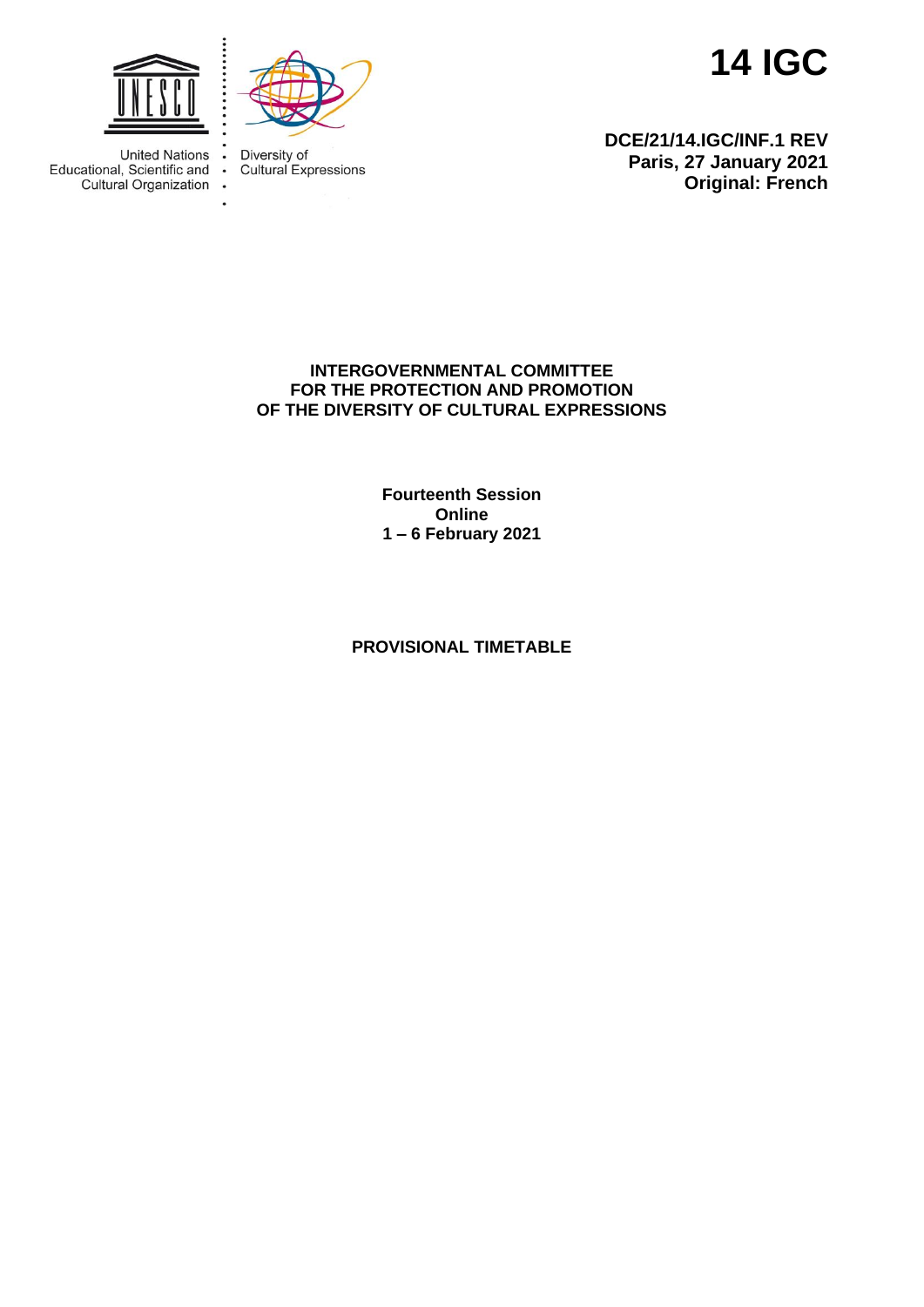| Friday 29 February 2021 |                                                                          |  |
|-------------------------|--------------------------------------------------------------------------|--|
| $12.30 - 14.30$         | Meeting of civil society with the members of the Bureau of the Committee |  |

| Monday 1 <sup>th</sup> February 2021 |                |                                                                                                        |  |  |
|--------------------------------------|----------------|--------------------------------------------------------------------------------------------------------|--|--|
| $11.30 - 12.30$                      | Connexion test |                                                                                                        |  |  |
| $12.30 - 13.00$                      |                | Opening of the 14 <sup>th</sup> session                                                                |  |  |
|                                      |                | UNESCO celebration of the International Year of Creative Economy for<br><b>Sustainable Development</b> |  |  |
| $13.00 - 15.30$                      | 1.             | Adoption of the agenda                                                                                 |  |  |
|                                      | 2.             | Approval of the list of observers                                                                      |  |  |
|                                      | 3.             | Adoption of the detailed summary record of the thirteenth session of the<br>Committee                  |  |  |
|                                      | 4.             | Secretariat's report on its activities (2020)                                                          |  |  |

| Tuesday 2 <sup>nd</sup> February 2021 |                                                        |                                                                                                                                                                |  |
|---------------------------------------|--------------------------------------------------------|----------------------------------------------------------------------------------------------------------------------------------------------------------------|--|
| $12.00 - 12.30$                       | <b>Bureau meeting</b>                                  |                                                                                                                                                                |  |
| $12.30 - 15.30$                       | 5.                                                     | Preliminary analytical report on the impact of the COVID-19 pandemic<br>on the cultural and creative industries, and the findings of the ResiliArt<br>movement |  |
|                                       | 6.                                                     | Quadrennial periodic reports: transmission of new reports and<br>implementation of the capacity building programme on participatory<br>policy monitoring       |  |
|                                       | 7.                                                     | Narrative report on the International Fund for Cultural Diversity (2020)                                                                                       |  |
| $15.30 - 17.00$                       | <b>ResiliArt: Through the lens of Asian filmmakers</b> |                                                                                                                                                                |  |